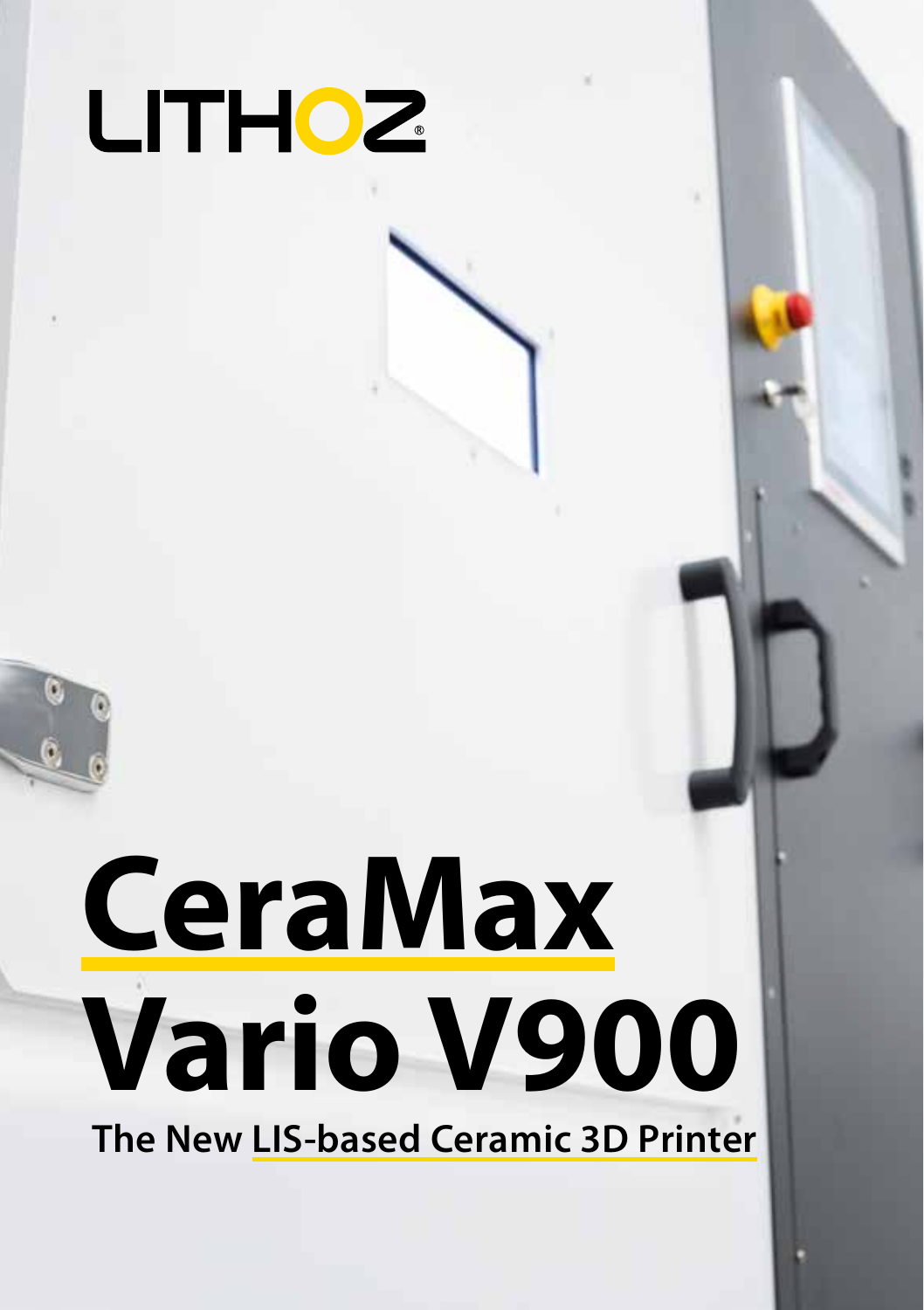# **ࡐ**

**Thanks to water-based suspensions and the easy reintroduction of green parts into the familiar post processing steps, LIS closely follows the classical ceramic process chain.**

PROF. DR. JENS GÜNSTER | BAM

# **ࡐ**

**For the traditional ceramic industry, the CeraMax is a perfectly easy-to-use entry into 3D printing.**

DR. THOMAS MÜHLER | QEP3D GMBH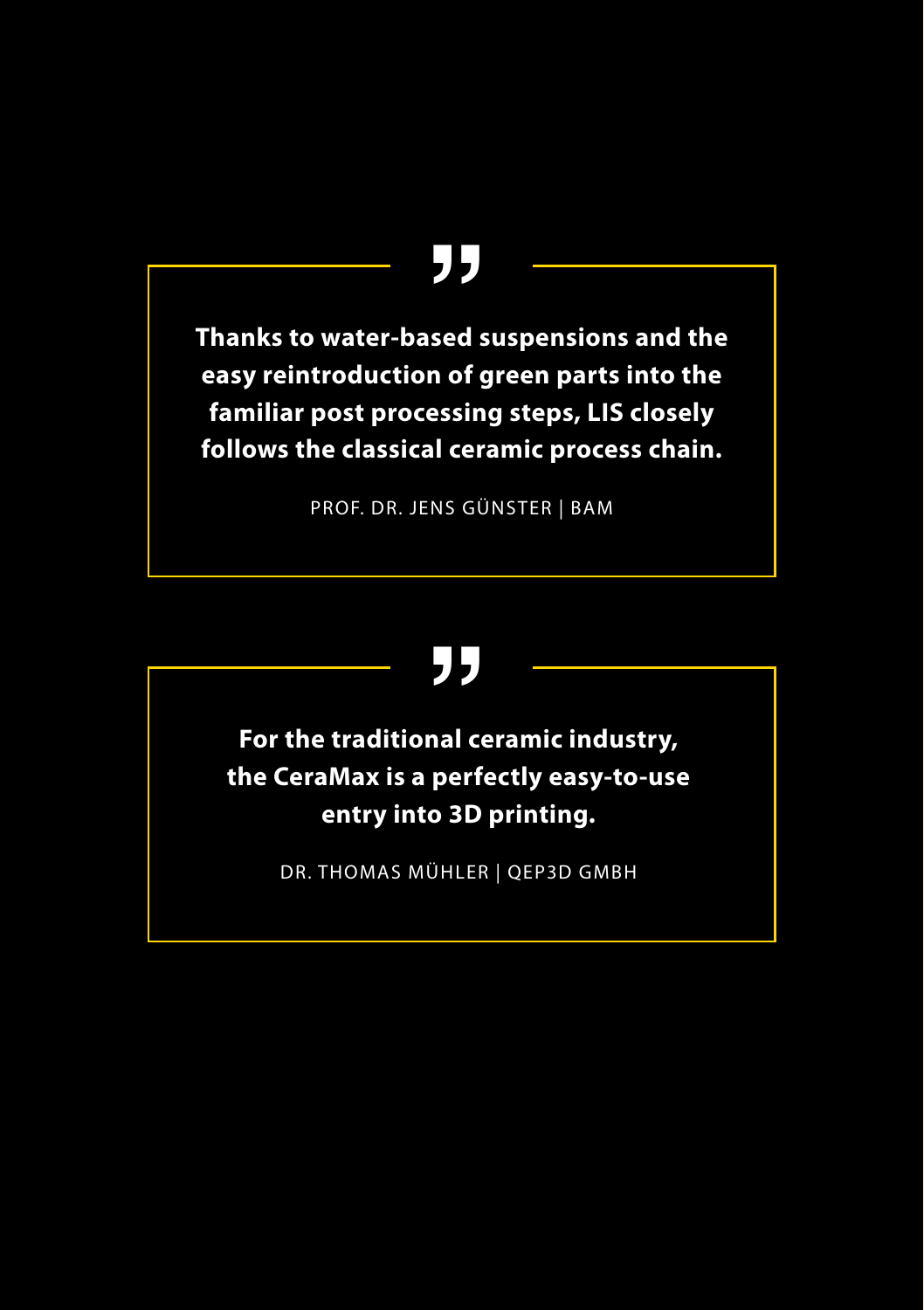## **The printer**



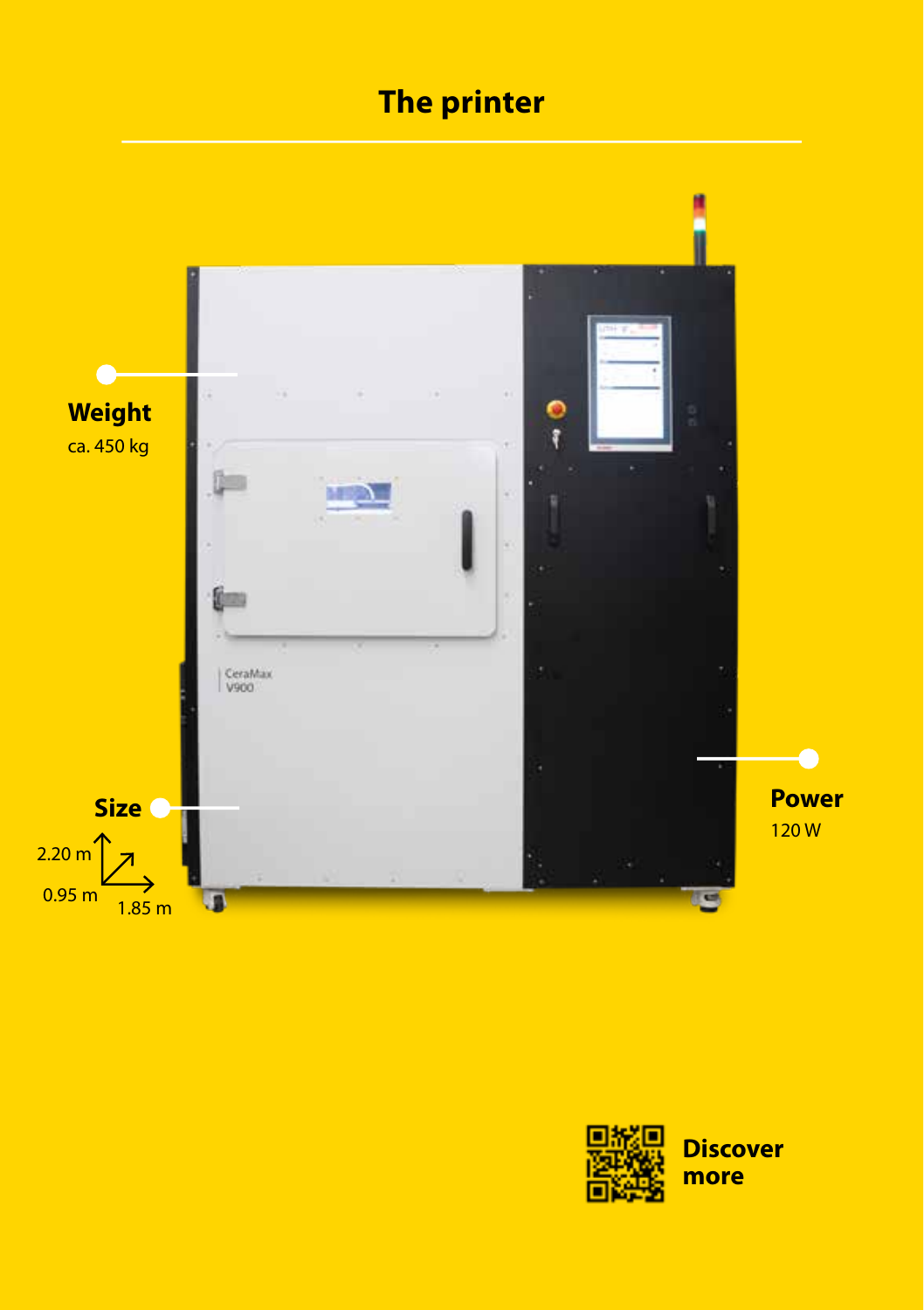## **The specs The specs**

| <b>Layer thickness</b>                         | 200-1000 µm                                             |
|------------------------------------------------|---------------------------------------------------------|
| Building envelope (x / y / z)                  | $100 \times 100 \times 290$ mm or<br>250 x 250 x 290 mm |
| Data format                                    | .stl (binary)                                           |
| <b>Number of vats</b>                          | 1                                                       |
| <b>Number of build platforms</b>               | 1                                                       |
| Laser spot diameter $(1/E2)$                   | approx. 0.5 mm                                          |
| Light source                                   | CO <sub>2</sub> Laser                                   |
| <b>Cooling options</b>                         | Water-cooled chiller<br>(stand-alone device)            |
| Size (L x W x H, incl. signal tower & handles) | $1.85 \times 0.95 \times 2.20$ m                        |
| <b>High precision optics</b>                   | F-Theta-lens; high speed<br>scanner                     |
| Scan speed                                     | up to $8 \text{ m/s}$                                   |
| Weight                                         | ca. 450 kg                                              |
| Power                                          | 120W                                                    |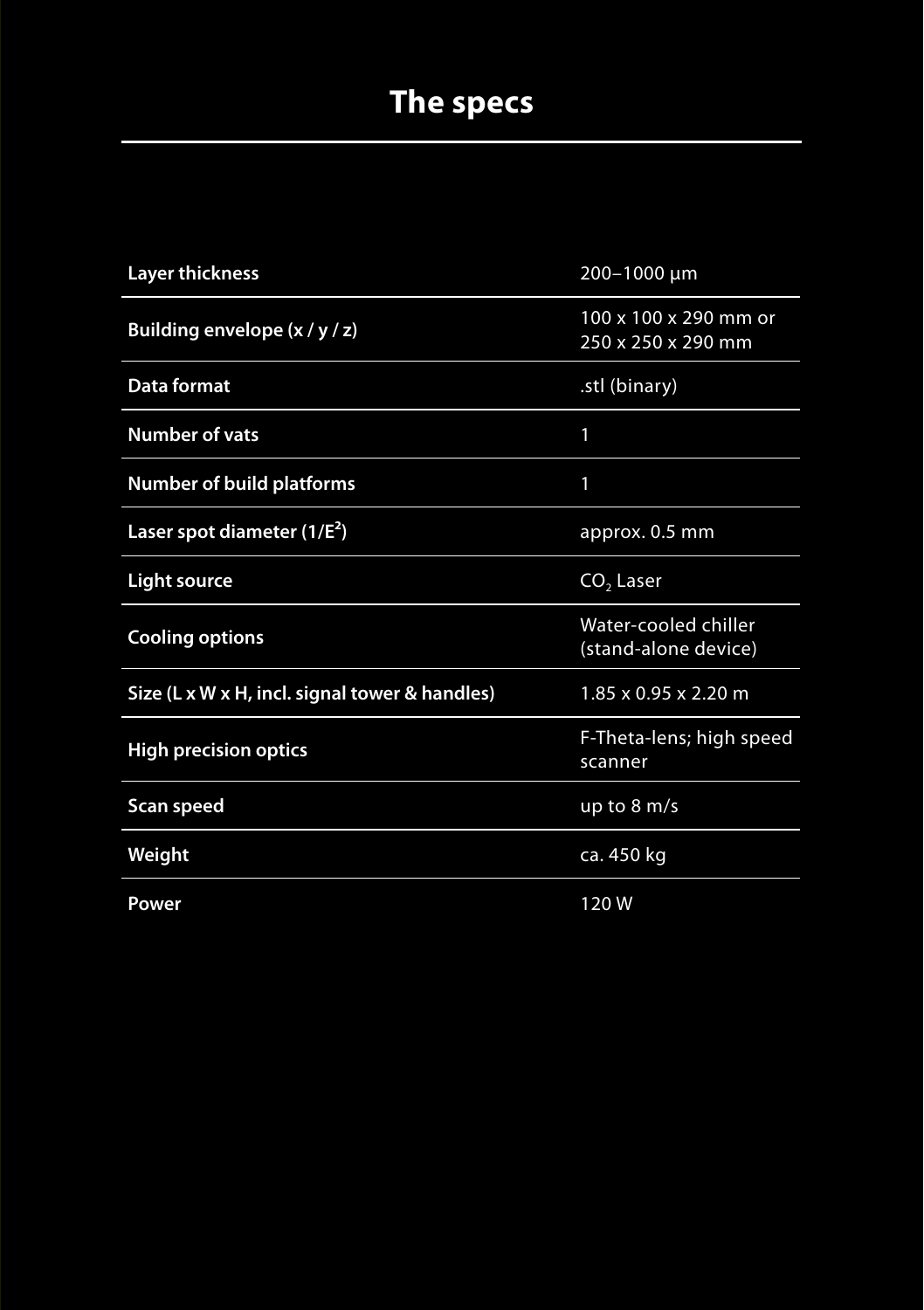## **The technology**



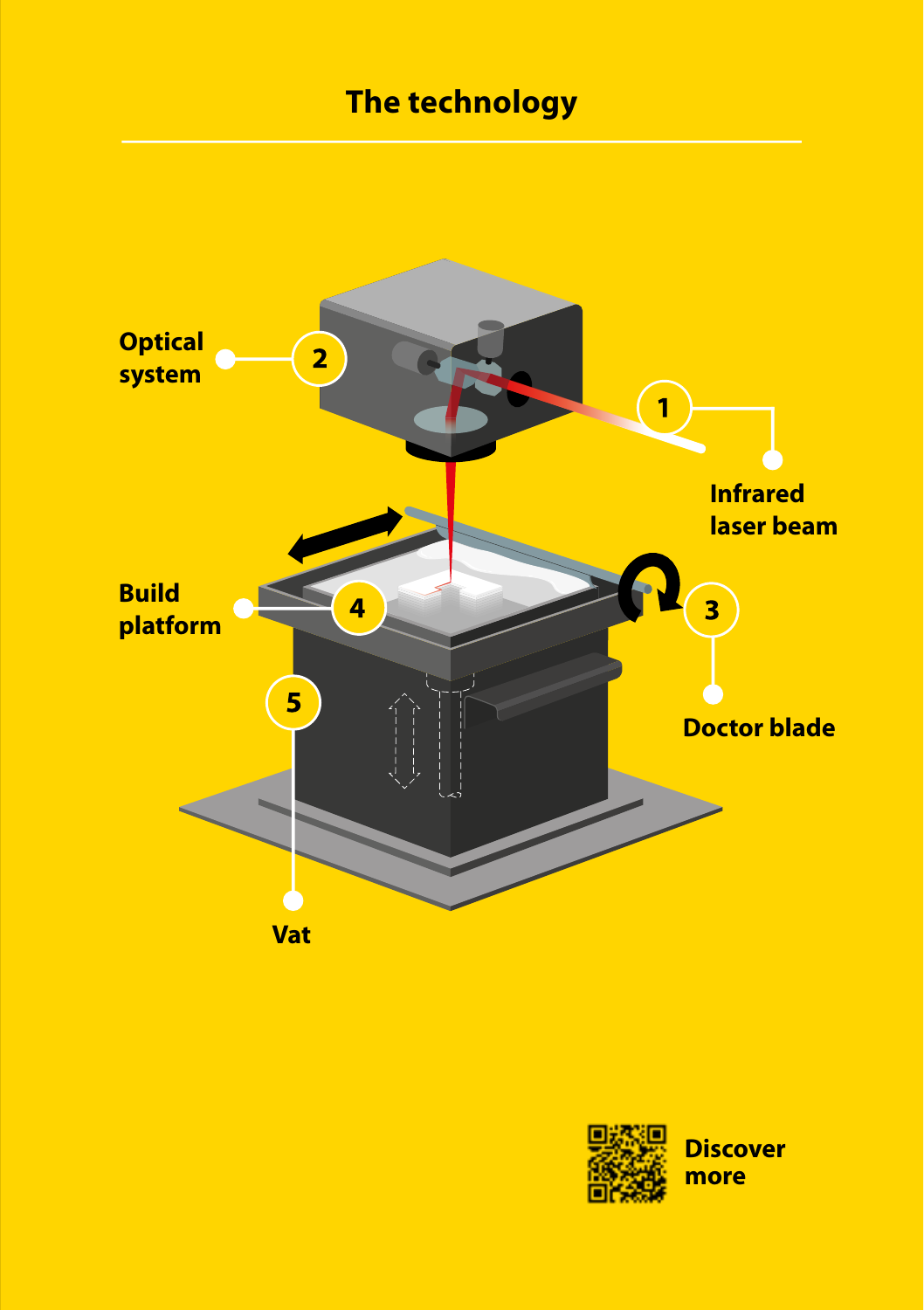- **E** Ceramic 3D printing of large parts with thick walls and high density
- **Processing of dark ceramics such as silicon carbide**
- $\blacksquare$  Economical water-based slurry with very little organic binder
- **E** Straightforward use of slightly adapted own materials
- **Elimination of tools and time-consuming sampling trials**
- $\blacksquare$  Flexible scan strategies adjustable to part design
- Rapid build-up speed: up to 1.000  $\mu$ m in < 60 sec. per layer
- No additional debinding necessary
- Green bodies simply reintroduced in conventional post-processing
- **Easy machining of near-net-shape components in** green state
- **Precisely repeatable results thanks to water-cooled** laser system
- **Easy-to-understand, low risk technology for** ceramic industry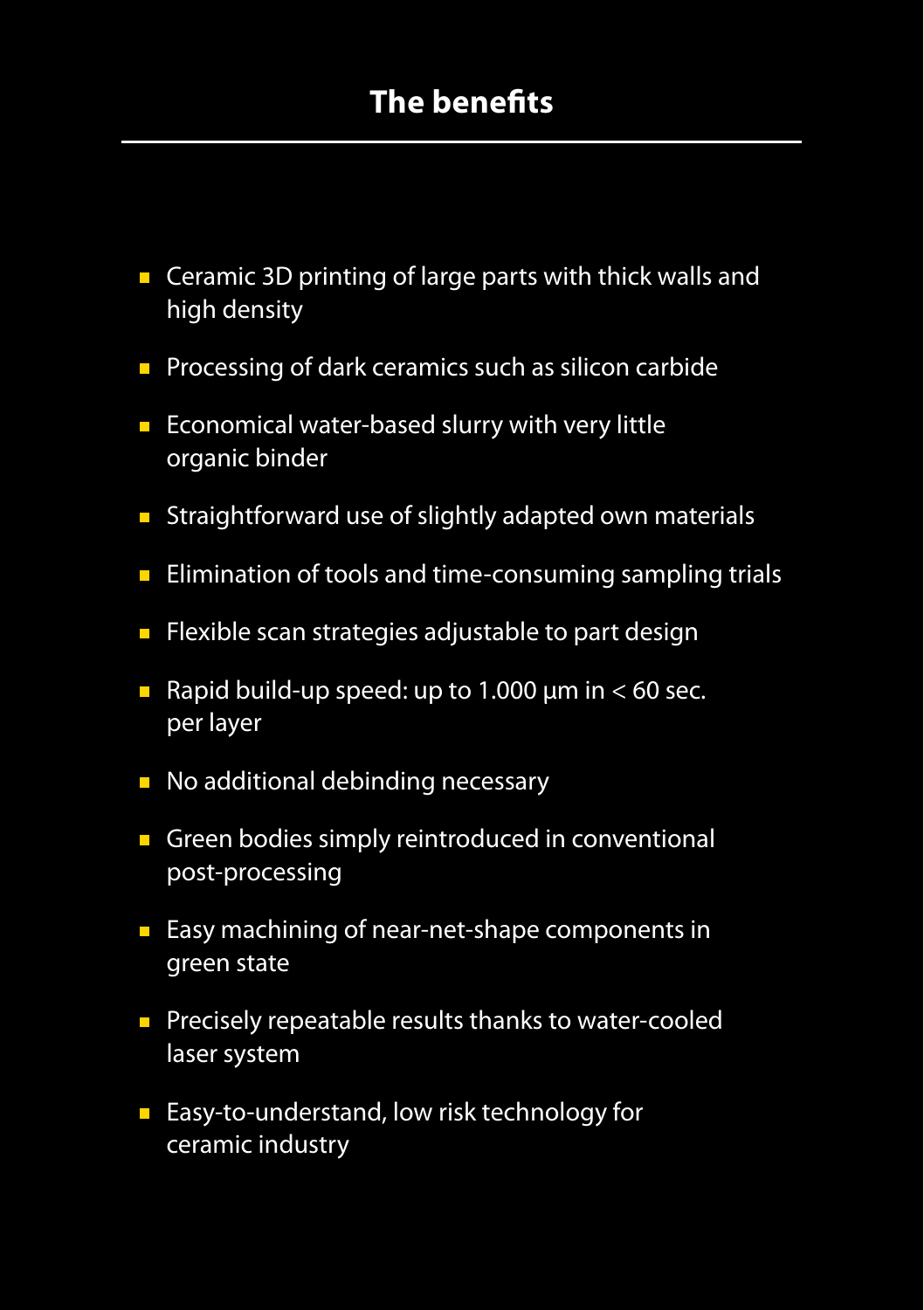## **The details**



A new layer of slurry being deposited with a height of 300 μm.



A finished green part after being elevated from the vat.



SEM image of sintered alumina sample manufactured on the CeraMax Vario V900.



SEM image of sintered silicon carbide sample manufactured on the CeraMax Vario V900.